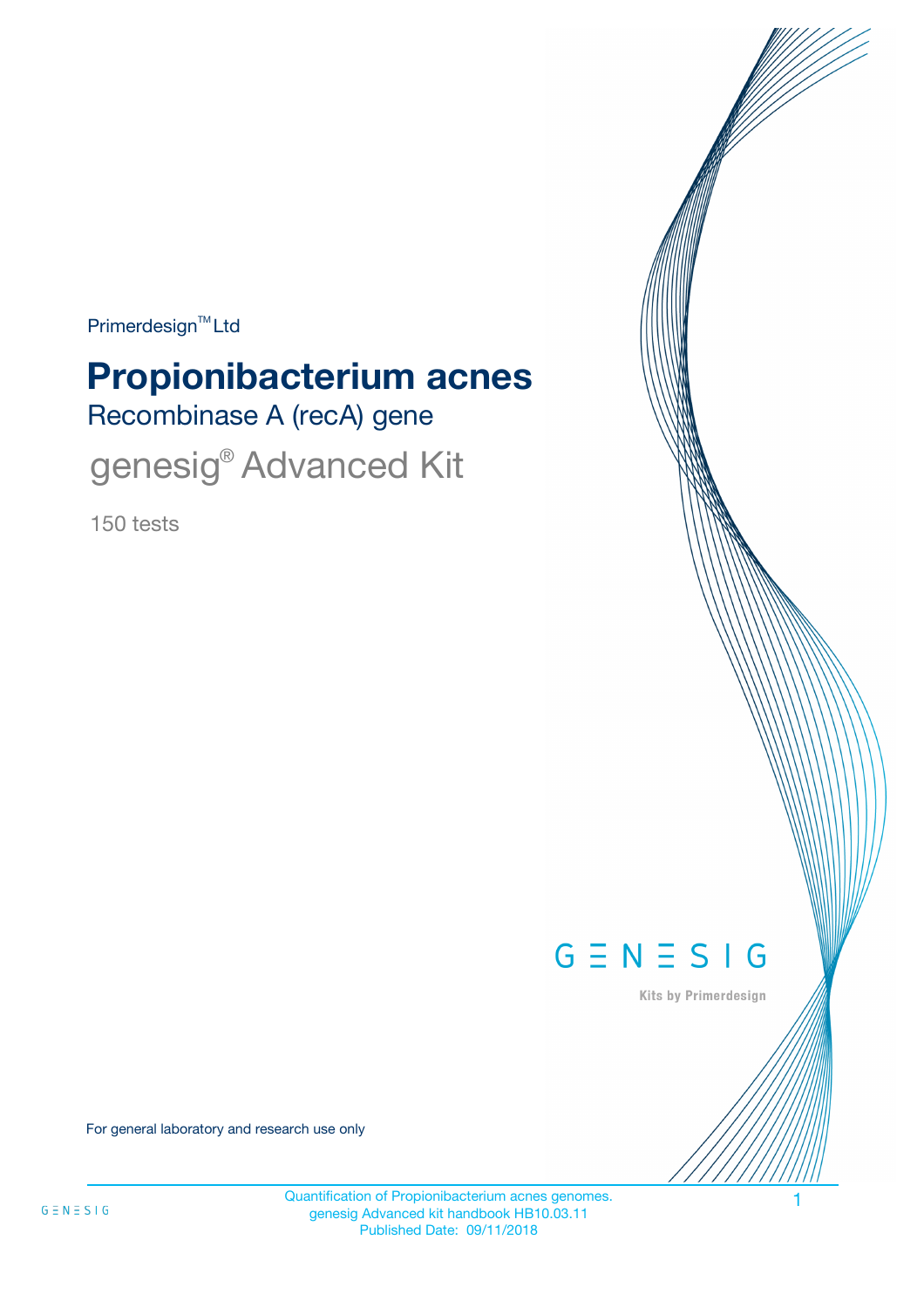## Introduction to Propionibacterium acnes

Propionibacterium acnes is slow-growing, rod shaped, gram-positive bacterium. It is linkned to the skin condtion acne. It can also cause eyelid inflammation (blepharitis) and interior eye inflammation (endophthalmitis). Rarely, it infects heart valves leading to endocarditis. It is named after its ability to generate propionic acid.

 The entire genome sequence of this Gram-positive bacterium is 2,560Kbp in length and encodes approx. 2,333 putative genes including many which can generate enzymes for degrading skin and proteins that may activate the immune system. They can also destabilize the layers of cells that form the walls of the follicle and accordingly result in acne or folliculitis. The damage caused by P. acnes and the associated inflammation make the affected tissue more susceptible to colonization by opportunistic bacteria, such as Staphylococcus aureus.

P. acnes bacteria live deep within follicles and pores, away from the surface of the skin. In these follicles, P. acnes bacteria use sebum, cellular debris and metabolic byproducts from the surrounding skin tissue as their primary sources of energy and nutrients.

P. acnes bacteria treatable as they are susceptible to a wide range of antimicrobial molecules, from both pharmaceutical and natural sources. Antibiotics such as erythromycin, clindamycin, doxycycline and minocycline are commonly used to treat infections caused by P. acnes. Acne vulgaris is the disease most commonly associated with P. acnes infection.

Additionally P. acnes bacteria are susceptible to many types of antimicrobial chemicals found in over-the-counter antibacterial products, including benzoyl peroxide, triclosan,PCMX, and chlorhexidine gluconate.

P. acnes can be diagnosed by exposing to specific wavelengths of UV light causing it to fluoresce, however there are many other skin conditions which can result in fluorescence and so definitive diagnosis can only be made by culturing or via Nucleic Acid Testing. Rapid realtime PCR can determine if the bacteria is present or not in under 3 hours.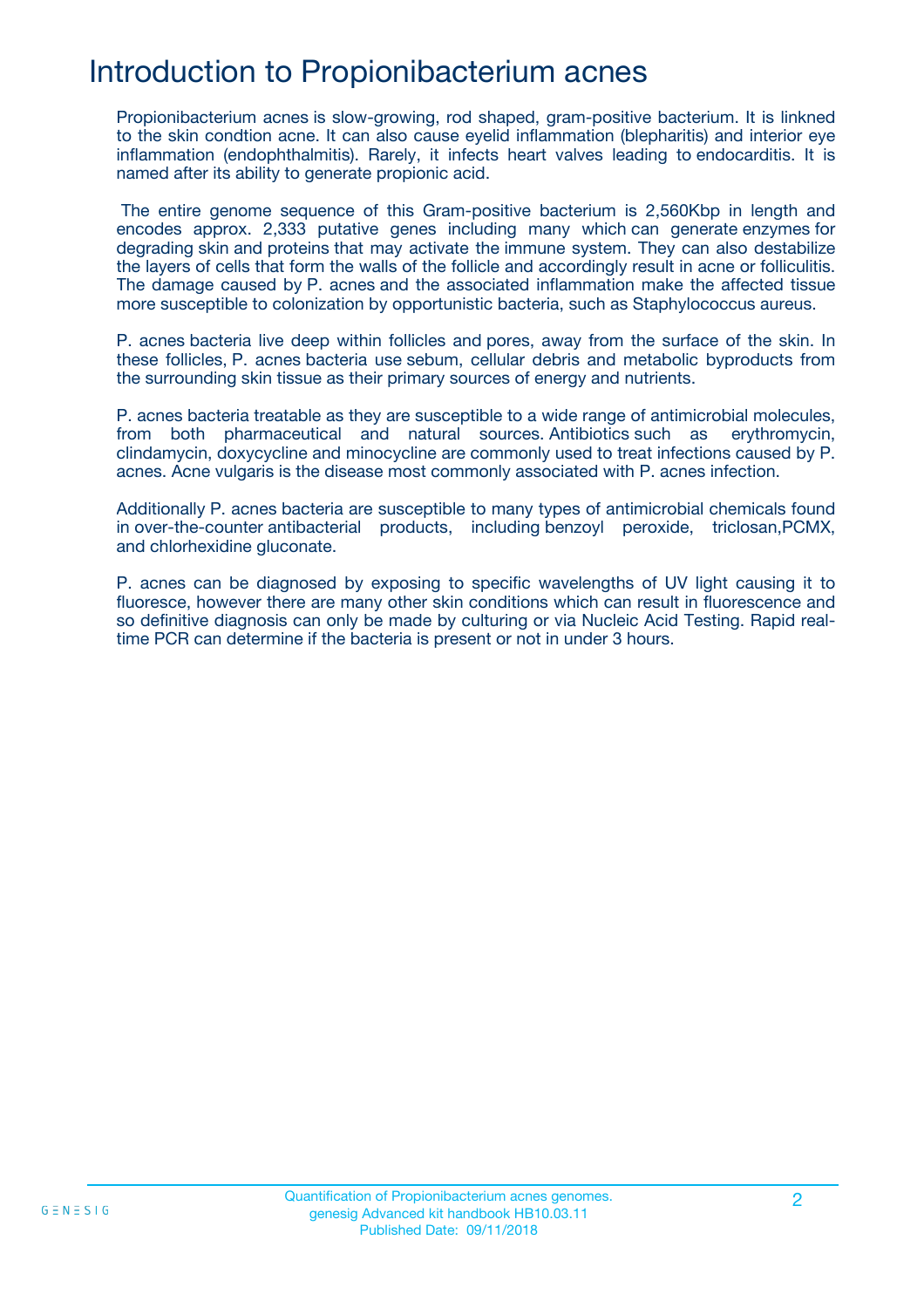# **Specificity**

The Primerdesign genesig Kit for Propionibacterium acnes (P.acnes) genomes is designed for the in vitro quantification of P.acnes genomes. The kit is designed to have a broad detection profile. Specifically, the primers represent 100% homology with over 95% of the NCBI database reference sequences available at the time of design.

The dynamics of genetic variation means that new sequence information may become available after the initial design. Primerdesign periodically reviews the detection profiles of our kits and when required releases new versions.

If you require further information, or have a specific question about the detection profile of this kit then please send an e.mail to enquiry@primerdesign.co.uk and our bioinformatics team will answer your question.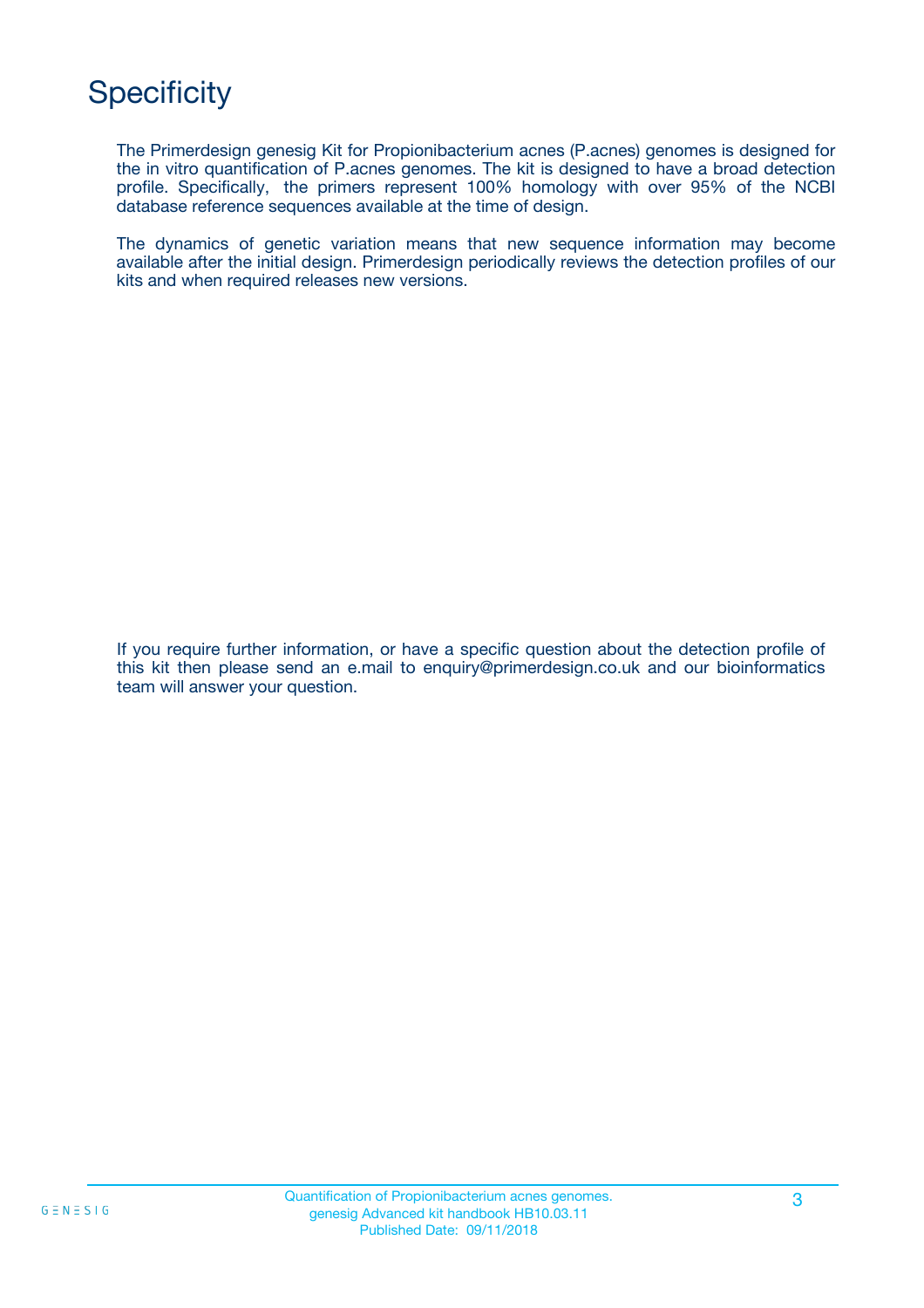## Kit contents

- **P.acnes specific primer/probe mix (150 reactions BROWN)** FAM labelled
- **P.acnes positive control template (for Standard curve RED)**
- **Internal extraction control primer/probe mix (150 reactions BROWN)** VIC labelled as standard
- **Internal extraction control DNA (150 reactions BLUE)**
- **Endogenous control primer/probe mix (150 reactions BROWN)** FAM labelled
- **RNase/DNase free water (WHITE)** for resuspension of primer/probe mixes
- **Template preparation buffer (YELLOW)** for resuspension of internal control template, positive control template and standard curve preparation

### Reagents and equipment to be supplied by the user

#### **Real-time PCR Instrument**

#### **Extraction kit**

This kit is recommended for use with genesig Easy DNA/RNA extraction kit. However, it is designed to work well with all processes that yield high quality RNA and DNA with minimal PCR inhibitors.

#### **oasig**TM **lyophilised or Precision**®**PLUS 2X qPCR Master Mix**

This kit is intended for use with oasig or PrecisionPLUS2X qPCR Master Mix.

**Pipettors and Tips**

**Vortex and centrifuge**

#### **Thin walled 1.5 ml PCR reaction tubes**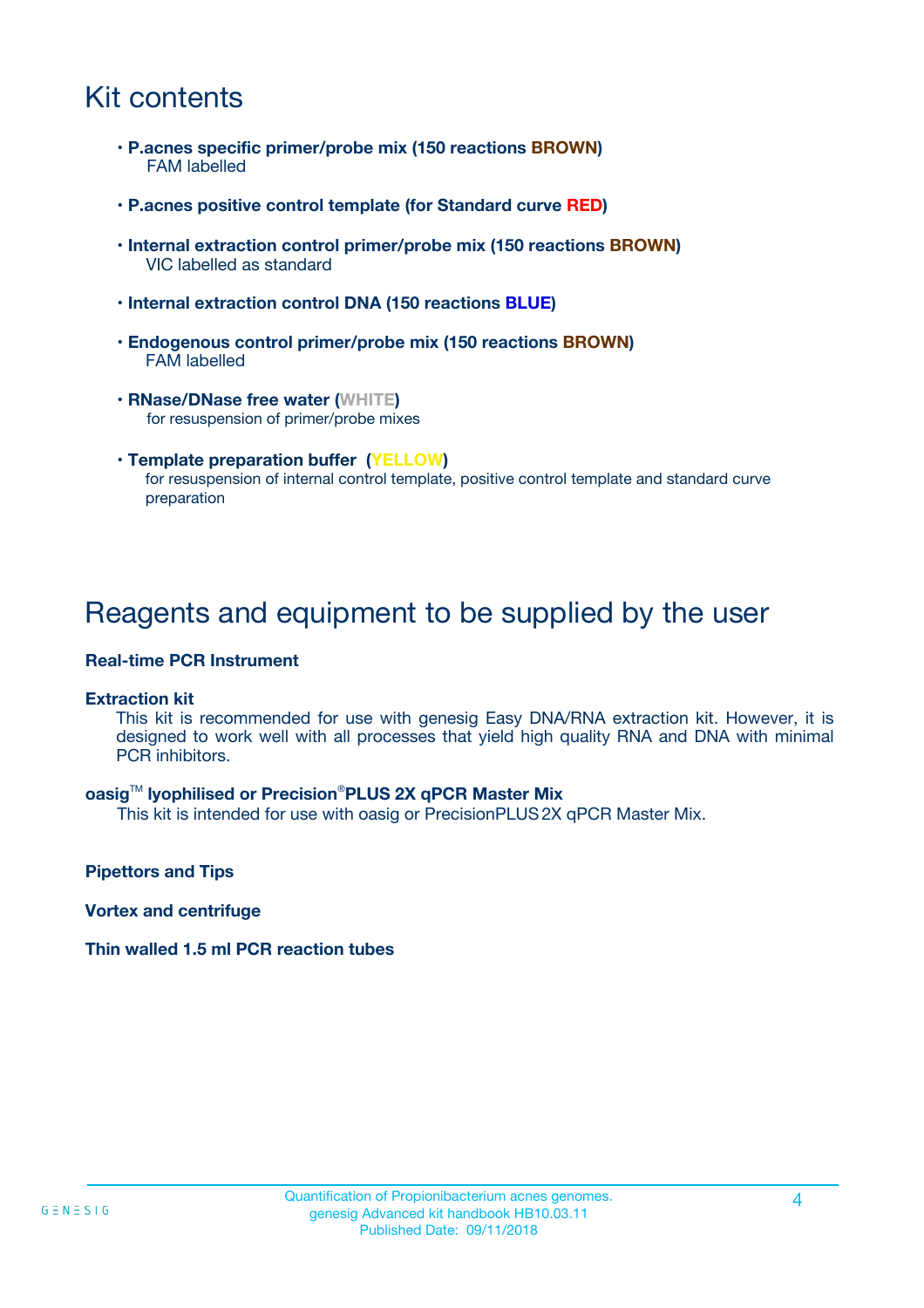### Kit storage and stability

This kit is stable at room temperature but should be stored at -20ºC on arrival. Once the lyophilised components have been resuspended they should not be exposed to temperatures above -20°C for longer than 30 minutes at a time and unnecessary repeated freeze/thawing should be avoided. The kit is stable for six months from the date of resuspension under these circumstances.

If a standard curve dilution series is prepared this can be stored frozen for an extended period. If you see any degradation in this serial dilution a fresh standard curve can be prepared from the positive control.

Primerdesign does not recommend using the kit after the expiry date stated on the pack.

### Suitable sample material

All kinds of sample material suited for PCR amplification can be used. Please ensure the samples are suitable in terms of purity, concentration, and DNA integrity (An internal PCR control is supplied to test for non specific PCR inhibitors). Always run at least one negative control with the samples. To prepare a negative-control, replace the template DNA sample with RNase/DNase free water.

### Dynamic range of test

Under optimal PCR conditions genesig P.acnes detection kits have very high priming efficiencies of >95% and can detect less than 100 copies of target template.

## Notices and disclaimers

This product is developed, designed and sold for research purposes only. It is not intended for human diagnostic or drug purposes or to be administered to humans unless clearly expressed for that purpose by the Food and Drug Administration in the USA or the appropriate regulatory authorities in the country of use. During the warranty period Primerdesign genesig detection kits allow precise and reproducible data recovery combined with excellent sensitivity. For data obtained by violation to the general GLP guidelines and the manufacturer's recommendations the right to claim under guarantee is expired. PCR is a proprietary technology covered by several US and foreign patents. These patents are owned by Roche Molecular Systems Inc. and have been sub-licensed by PE Corporation in certain fields. Depending on your specific application you may need a license from Roche or PE to practice PCR. Additional information on purchasing licenses to practice the PCR process may be obtained by contacting the Director of Licensing at Roche Molecular Systems, 1145 Atlantic Avenue, Alameda, CA 94501 or Applied Biosystems business group of the Applera Corporation, 850 Lincoln Centre Drive, Foster City, CA 94404. In addition, the 5' nuclease assay and other homogeneous amplification methods used in connection with the PCR process may be covered by U.S. Patents 5,210,015 and 5,487,972, owned by Roche Molecular Systems, Inc, and by U.S. Patent 5,538,848, owned by The Perkin-Elmer Corporation.

# Trademarks

Primerdesign™ is a trademark of Primerdesign Ltd.

genesig $^\circledR$  is a registered trademark of Primerdesign Ltd.

The PCR process is covered by US Patents 4,683,195, and 4,683,202 and foreign equivalents owned by Hoffmann-La Roche AG. BI, ABI PRISM® GeneAmp® and MicroAmp® are registered trademarks of the Applera Genomics (Applied Biosystems Corporation). BIOMEK® is a registered trademark of Beckman Instruments, Inc.; iCycler™ is a registered trademark of Bio-Rad Laboratories, Rotor-Gene is a trademark of Corbett Research. LightCycler™ is a registered trademark of the Idaho Technology Inc. GeneAmp®, TaqMan® and AmpliTaqGold® are registered trademarks of Roche Molecular Systems, Inc., The purchase of the Primerdesign™ reagents cannot be construed as an authorization or implicit license to practice PCR under any patents held by Hoffmann-LaRoche Inc.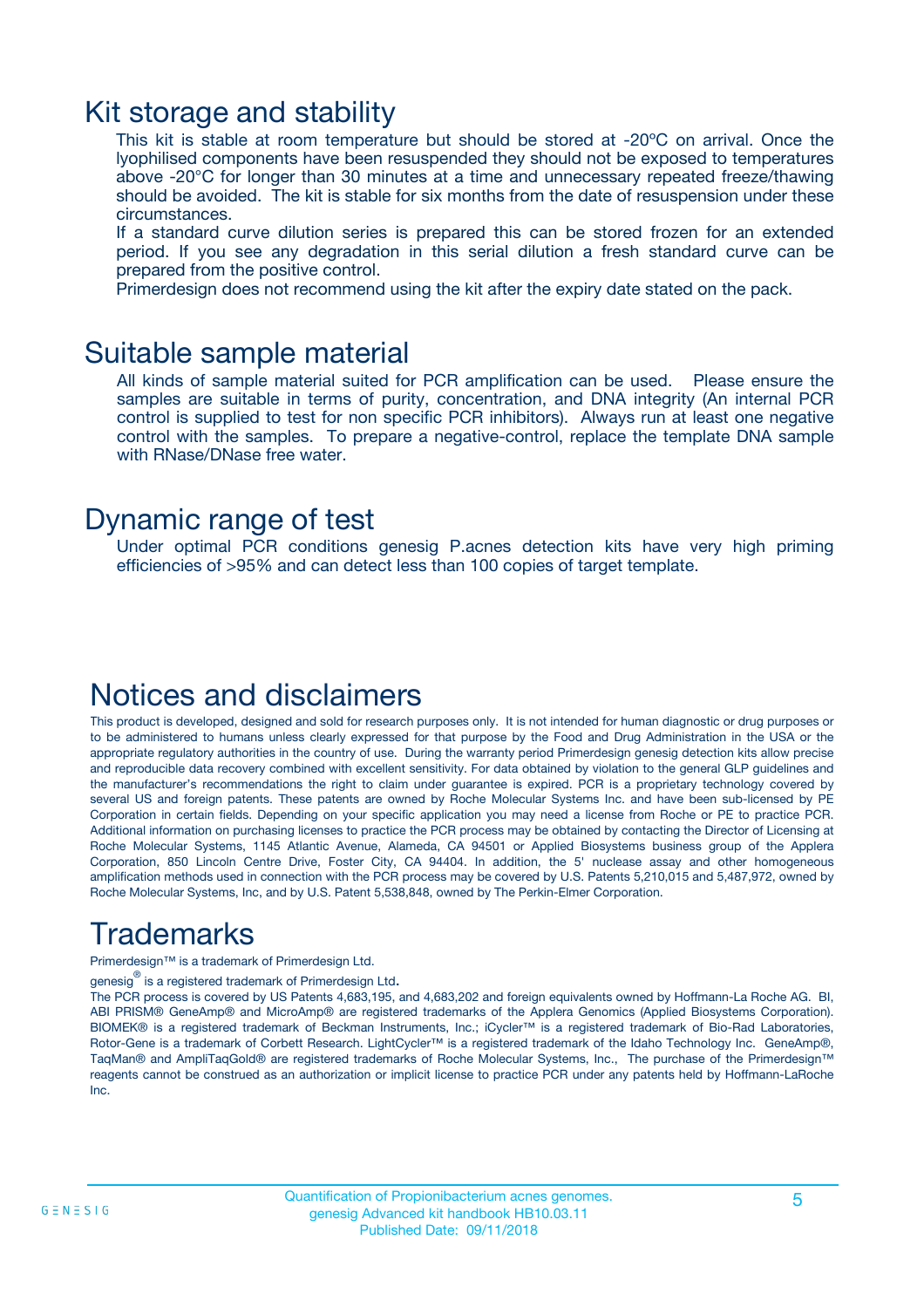### Principles of the test

#### **Real-time PCR**

A P.acnes specific primer and probe mix is provided and this can be detected through the FAM channel.

The primer and probe mix provided exploits the so-called TaqMan® principle. During PCR amplification, forward and reverse primers hybridize to the P.acnes DNA. A fluorogenic probe is included in the same reaction mixture which consists of a DNA probe labeled with a 5`-dye and a 3`-quencher. During PCR amplification, the probe is cleaved and the reporter dye and quencher are separated. The resulting increase in fluorescence can be detected on a range of qPCR platforms.

#### **Positive control**

For copy number determination and as a positive control for the PCR set up, the kit contains a positive control template. This can be used to generate a standard curve of P.acnes copy number / Cq value. Alternatively the positive control can be used at a single dilution where full quantitative analysis of the samples is not required. Each time the kit is used, at least one positive control reaction must be included in the run. A positive result indicates that the primers and probes for detecting the target P.acnes gene worked properly in that particular experimental scenario. If a negative result is obtained the test results are invalid and must be repeated. Care should be taken to ensure that the positive control does not contaminate any other kit component which would lead to false-positive results. This can be achieved by handling this component in a Post PCR environment. Care should also be taken to avoid cross-contamination of other samples when adding the positive control to the run. This can be avoided by sealing all other samples and negative controls before pipetting the positive control into the positive control well.

#### **Negative control**

To validate any positive findings a negative control reaction should be included every time the kit is used. For this reaction the RNase/DNase free water should be used instead of template. A negative result indicates that the reagents have not become contaminated while setting up the run.

P.acnes DNA is known to be highly prevalent within the air and environment generally and the negative control may therefore give a late positive signal due to environmental contamination. The interpretation of results section of this handbook gives guidance on how to interpret results where environmental contamination is evident.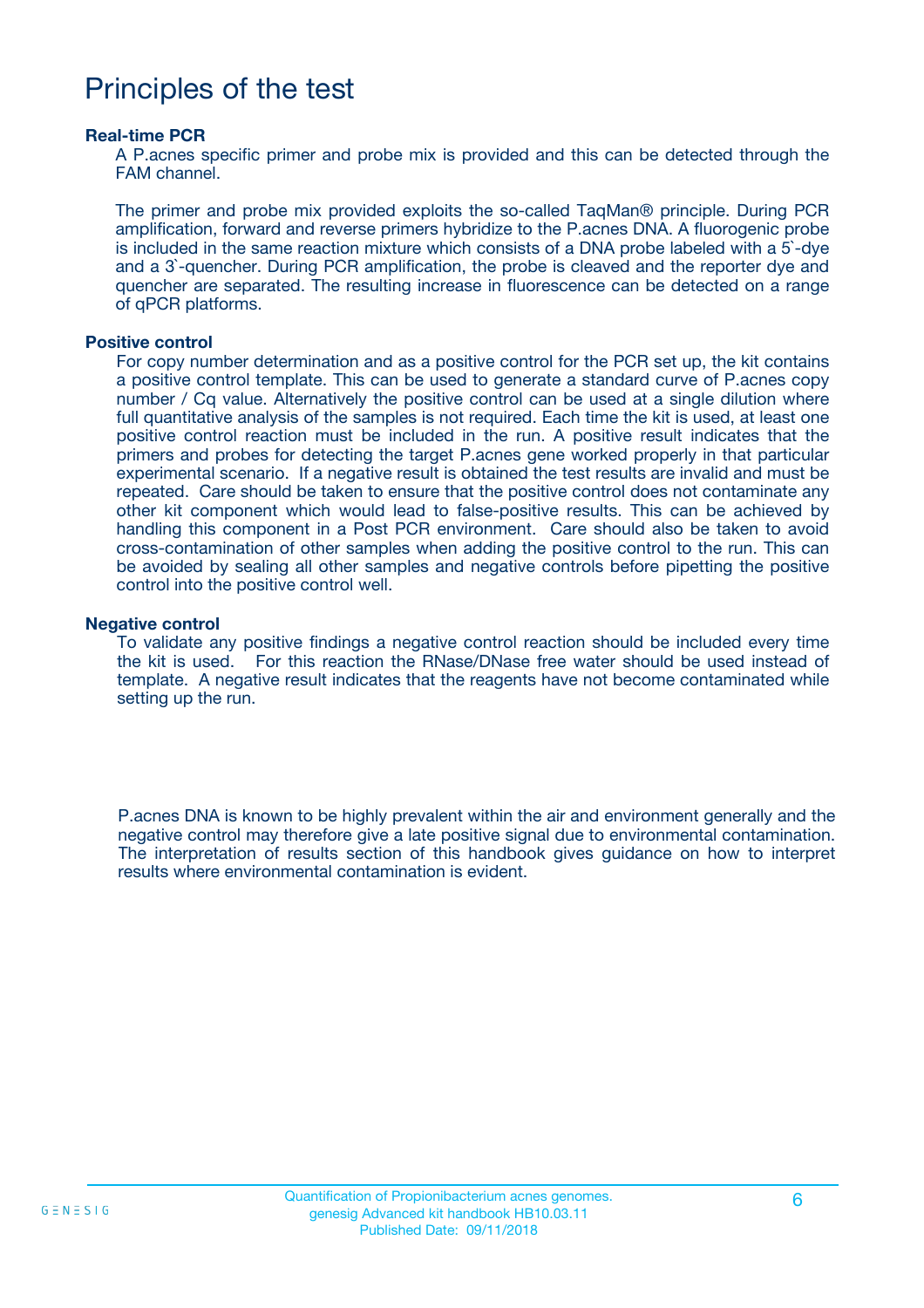#### **Internal DNA extraction control**

When performing DNA extraction, it is often advantageous to have an exogenous source of DNA template that is spiked into the lysis buffer. This control DNA is then co-purified with the sample DNA and can be detected as a positive control for the extraction process. Successful co-purification and qPCR for the control DNA also indicates that PCR inhibitors are not present at a high concentration.

A separate primer and probe mix are supplied with this kit to detect the exogenous DNA using qPCR. The primers are present at PCR limiting concentrations which allows multiplexing with the target sequence primers. Amplification of the control DNA does not interfere with detection of the P.acnes target DNA even when present at low copy number. The Internal control is detected through the VIC channel and gives a Cq value of 28+/-3.

#### **Endogenous control**

To confirm extraction of a valid biological template, a primer and probe mix is included to detect an endogenous gene. Detection of the endogenous control is through the FAM channel and it is NOT therefore possible to perform a multiplex with the P.acnes primers. A poor endogenous control signal may indicate that the sample did not contain sufficient biological material.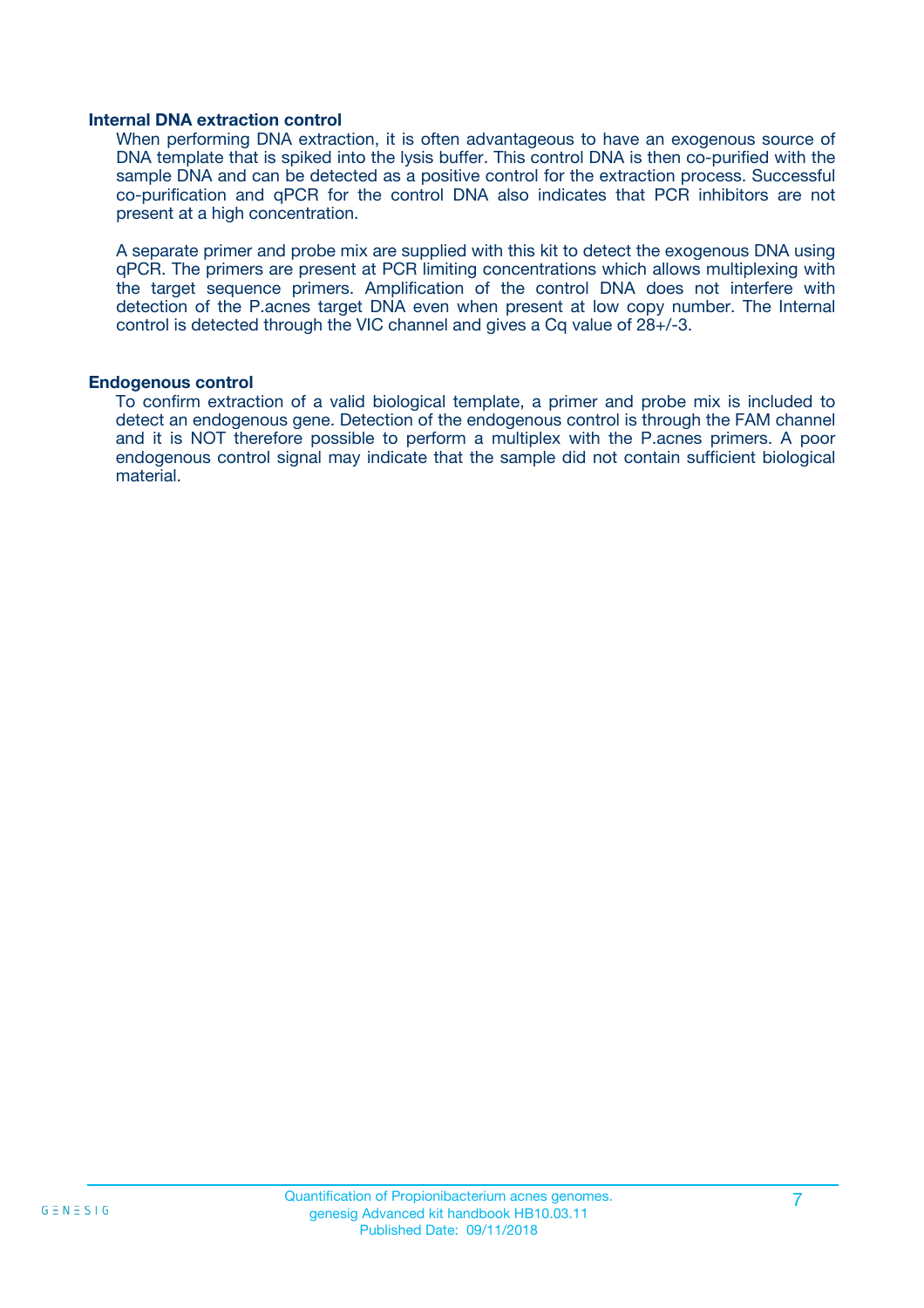### Resuspension protocol

To minimize the risk of contamination with foreign DNA, we recommend that all pipetting be performed in a PCR clean environment. Ideally this would be a designated PCR lab or PCR cabinet. Filter tips are recommended for all pipetting steps.

- **1. Pulse-spin each tube in a centrifuge before opening.** This will ensure lyophilised primer and probe mix is in the base of the tube and is not spilt upon opening the tube.
- **2. Resuspend the primer/probe mixes in the RNase/DNase free water supplied, according to the table below:**

To ensure complete resuspension, vortex each tube thoroughly.

| Component - resuspend in water                       |          |  |
|------------------------------------------------------|----------|--|
| <b>Pre-PCR pack</b>                                  |          |  |
| P.acnes primer/probe mix (BROWN)                     | $165$ µ  |  |
| Internal extraction control primer/probe mix (BROWN) | $165$ µl |  |
| Endogenous control primer/probe mix (BROWN)          | 165 µl   |  |

**3. Resuspend the internal control template and positive control template in the template preparation buffer supplied, according to the table below:** To ensure complete resuspension, vortex each tube thoroughly.

| Component - resuspend in template preparation buffer |          |  |  |
|------------------------------------------------------|----------|--|--|
| <b>Pre-PCR heat-sealed foil</b>                      |          |  |  |
| Internal extraction control DNA (BLUE)               |          |  |  |
| <b>Post-PCR heat-sealed foil</b>                     |          |  |  |
| P.acnes Positive Control Template (RED) *            | $500$ µl |  |  |

\* This component contains high copy number template and is a VERY significant contamination risk. It must be opened and handled in a separate laboratory environment, away from the other components.

### DNA extraction

The internal extraction control DNA can be added either to the DNA lysis/extraction buffer or to the DNA sample once it has been resuspended in lysis buffer.

**DO NOT add the internal extraction control DNA directly to the unprocessed biological sample as this will lead to degradation and a loss in signal.**

- **1. Add 4µl of the Internal extraction control DNA (BLUE) to each sample in DNA lysis/extraction buffer per sample.**
- **2. Complete DNA extraction according to the manufacturers protocols.**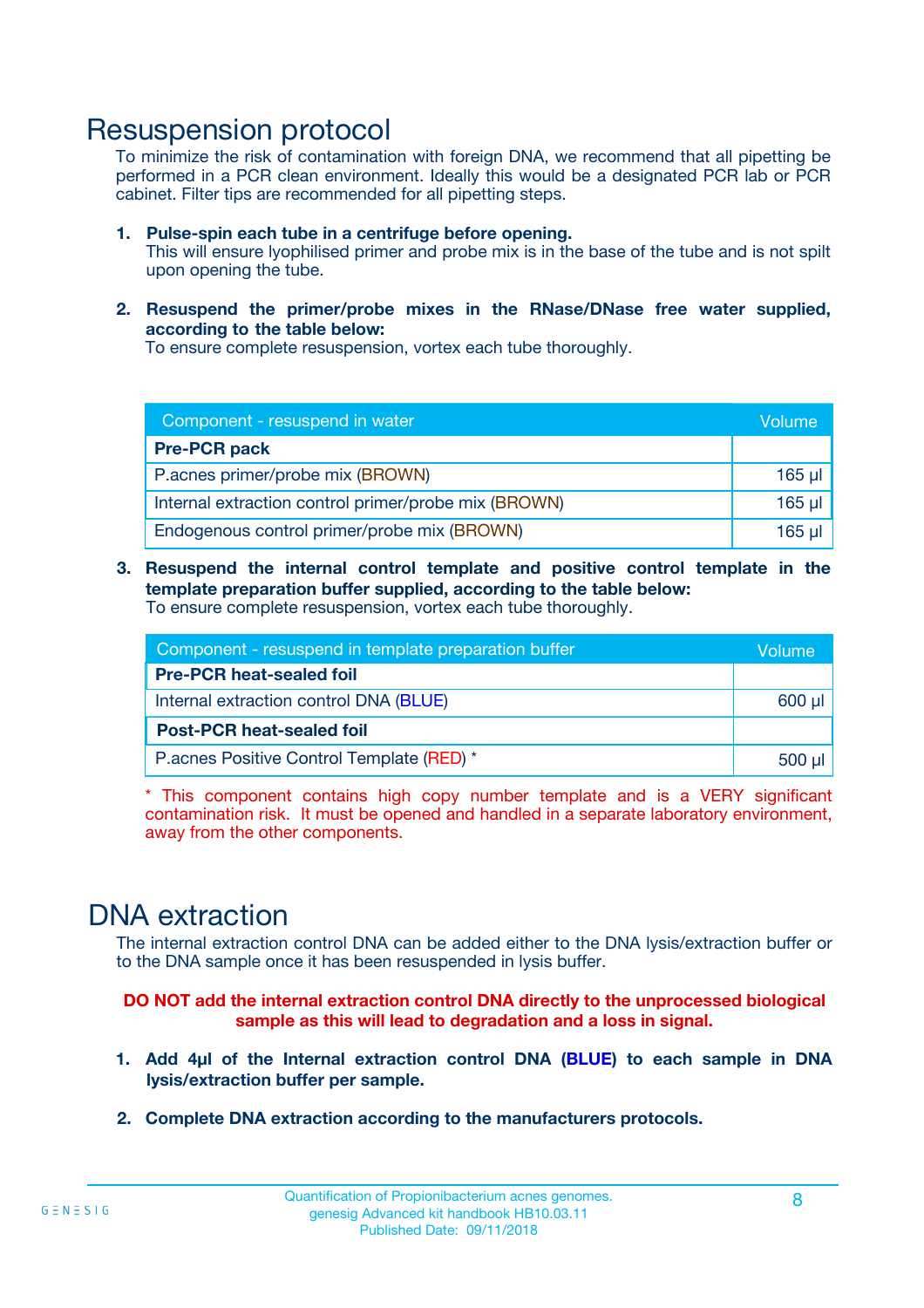# qPCR detection protocol

**1. For each DNA sample prepare a reaction mix according to the table below:** Include sufficient reactions for positive and negative controls.

| Component                                            | Volume   |
|------------------------------------------------------|----------|
| oasig or PrecisionPLUS 2X qPCR Master Mix            | $10 \mu$ |
| P.acnes primer/probe mix (BROWN)                     | 1 µI l   |
| Internal extraction control primer/probe mix (BROWN) | 1 µl     |
| <b>RNase/DNase free water (WHITE)</b>                | $3 \mu$  |
| <b>Final Volume</b>                                  | 15 µl    |

**2. For each DNA sample prepare an endogenous control reaction according to the table below (Optional):**

**This control reaction will provide useful information regarding the quality of the biological sample.**

| Component                                   | Volume   |
|---------------------------------------------|----------|
| oasig or PrecisionPLUS 2X qPCR Master Mix   | $10 \mu$ |
| Endogenous control primer/probe mix (BROWN) | 1 µI     |
| <b>RNase/DNase free water (WHITE)</b>       | $4 \mu$  |
| <b>Final Volume</b>                         | 15 µl    |

- **3. Pipette 15µl of each mix into individual wells according to your qPCR experimental plate set up.**
- **4. Prepare sample DNA templates for each of your samples.**
- **5. Pipette 5µl of DNA template into each well, according to your experimental plate set up.**

For negative control wells use 5µl of RNase/DNase free water. The final volume in each well is 20ul.

**6. If a standard curve is included for quantitative analysis, prepare a reaction mix according to the table below:**

| Component                                 | Volume  |
|-------------------------------------------|---------|
| oasig or PrecisionPLUS 2X qPCR Master Mix | 10 µl   |
| P.acnes primer/probe mix (BROWN)          |         |
| <b>RNase/DNase free water (WHITE)</b>     | $4 \mu$ |
| <b>Final Volume</b>                       | $15$ µ  |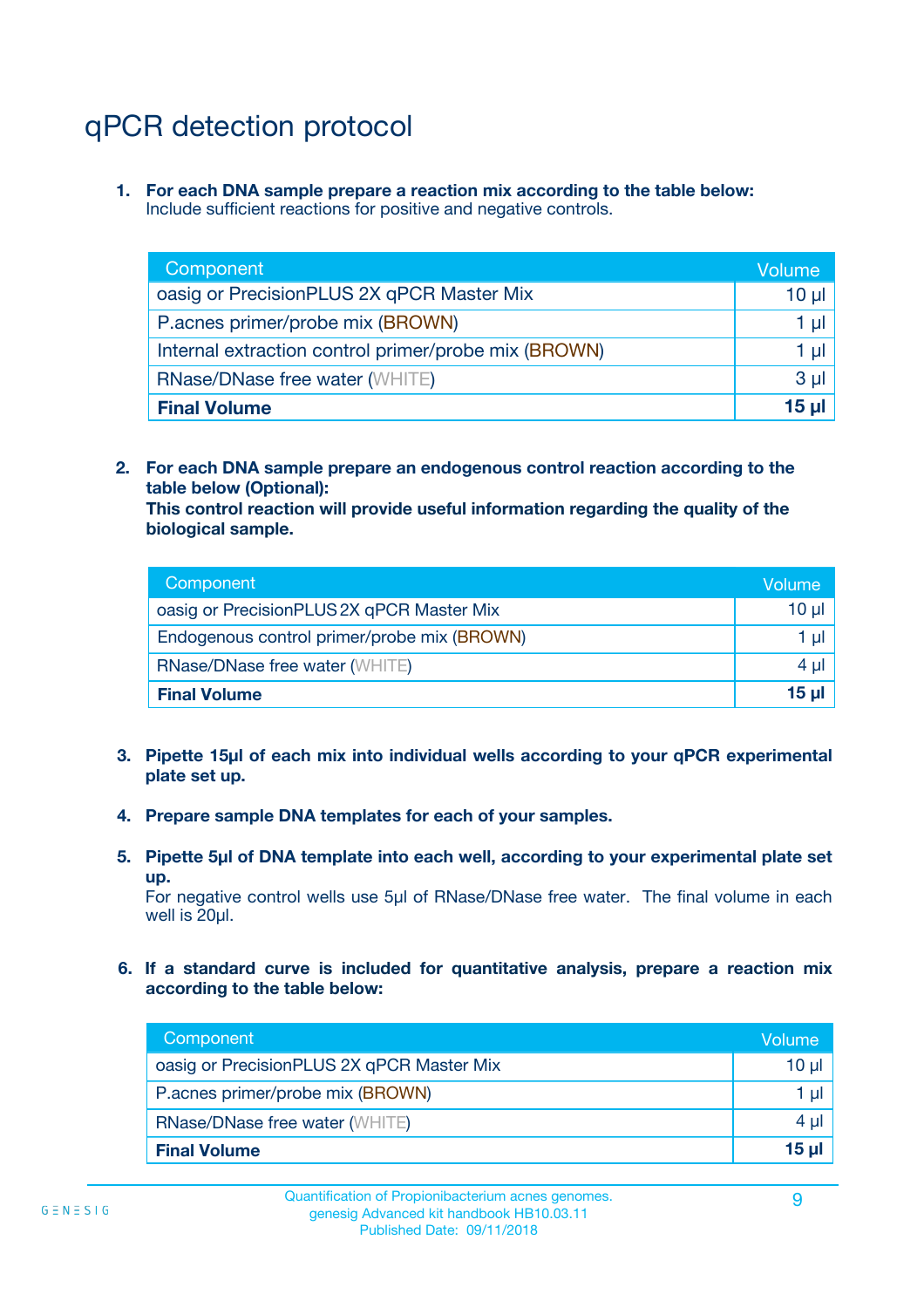#### **7. Preparation of standard curve dilution series.**

- 1) Pipette 90µl of template preparation buffer into 5 tubes and label 2-6
- 2) Pipette 10µl of Positive Control Template (RED) into tube 2
- 3) Vortex thoroughly
- 4) Change pipette tip and pipette 10µl from tube 2 into tube 3
- 5) Vortex thoroughly

Repeat steps 4 and 5 to complete the dilution series

| <b>Standard Curve</b>         | <b>Copy Number</b>     |
|-------------------------------|------------------------|
| Tube 1 Positive control (RED) | $2 \times 10^5$ per µl |
| Tube 2                        | $2 \times 10^4$ per µl |
| Tube 3                        | $2 \times 10^3$ per µl |
| Tube 4                        | $2 \times 10^2$ per µl |
| Tube 5                        | 20 per µl              |
| Tube 6                        | 2 per µl               |

**8. Pipette 5µl of standard template into each well for the standard curve according to your experimental plate set up.**

#### The final volume in each well is 20µl.

# qPCR amplification protocol

Amplification conditions using oasig or PrecisionPLUS 2X qPCR Master Mix.

|             | <b>Step</b>       | <b>Time</b>     | Temp    |
|-------------|-------------------|-----------------|---------|
|             | Enzyme activation | 2 min           | 95 °C   |
| Cycling x50 | Denaturation      | 10 <sub>s</sub> | 95 $°C$ |
|             | DATA COLLECTION * | 60 s            | 60 °C   |

\* Fluorogenic data should be collected during this step through the FAM and VIC channels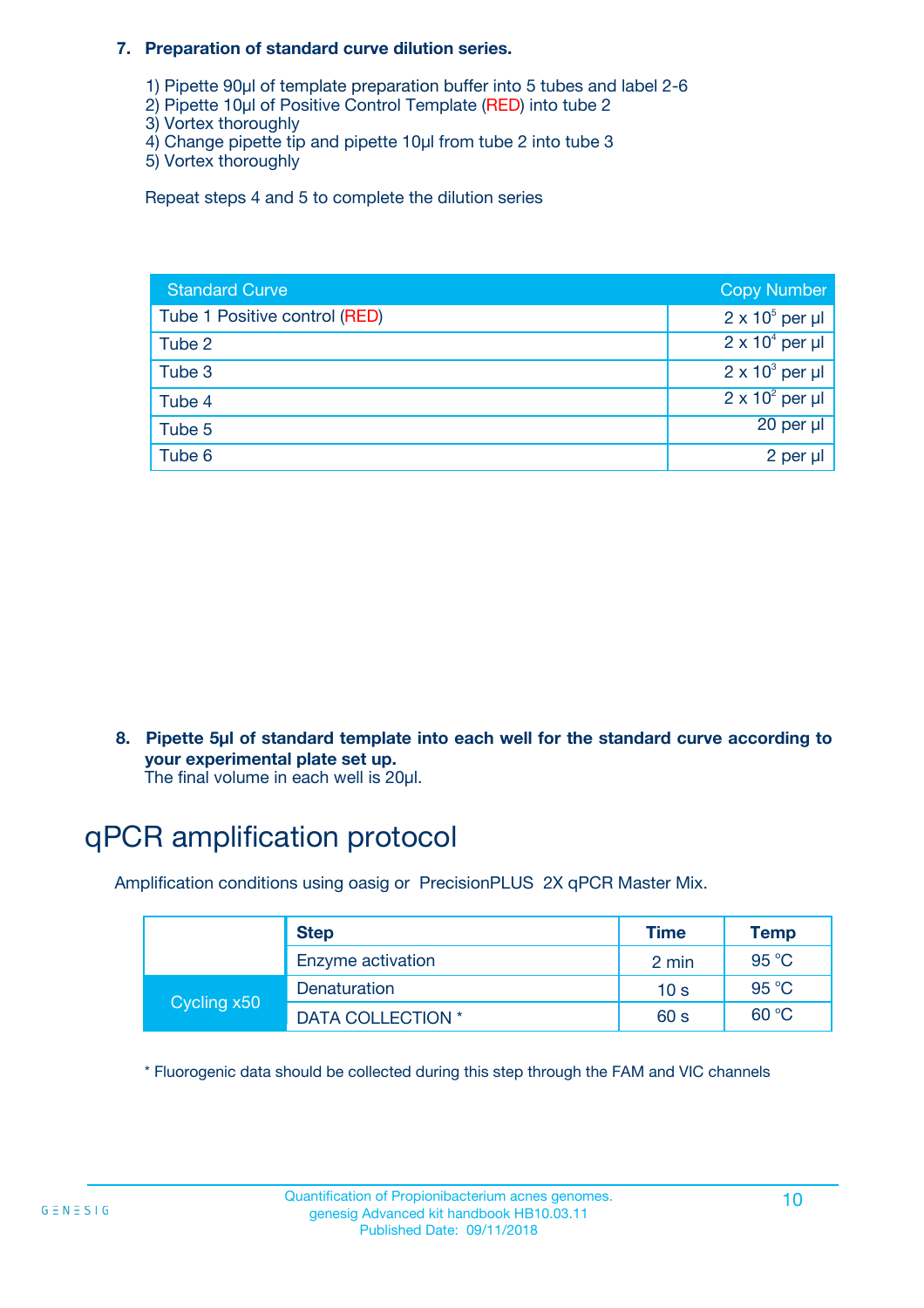# Interpretation of results

| <b>Target</b><br>(FAM) | Internal<br>control<br>(VIC) | <b>Positive</b><br>control | <b>Negative</b><br>control | Interpretation                                                                                                  |
|------------------------|------------------------------|----------------------------|----------------------------|-----------------------------------------------------------------------------------------------------------------|
| $\leq 30$              | $+ 1 -$                      | ÷                          |                            | <b>POSITIVE QUANTITATIVE RESULT</b><br>calculate copy number                                                    |
| > 30                   | ÷                            | ÷                          |                            | <b>POSITIVE QUANTITATIVE RESULT</b><br>calculate copy number                                                    |
| > 30                   |                              | ÷                          |                            | <b>POSITIVE QUALITATIVE RESULT</b><br>do not report copy number as this<br>may be due to poor sample extraction |
|                        | ÷                            | ÷                          |                            | <b>NEGATIVE RESULT</b>                                                                                          |
| $+$ / -                | $+ 1 -$                      | ٠                          | $\leq 30$                  | <b>EXPERIMENT FAILED</b><br>due to test contamination                                                           |
| $+$ / -                | $+ 1 -$                      | ÷                          | > 30                       | $\star$                                                                                                         |
|                        |                              | ÷                          |                            | <b>SAMPLE PREPARATION FAILED</b>                                                                                |
|                        |                              |                            |                            | <b>EXPERIMENT FAILED</b>                                                                                        |

Positive control template (RED) is expected to amplify between Cq 16 and 23. Failure to satisfy this quality control criterion is a strong indication that the experiment has been compromised

\*Where the test sample is positive and the negative control is positive with a  $Cq > 30$ , the sample must be reinterpreted based on the relative signal strength of the two results:



If the sample amplifies  $> 3$  Cq earlier than the negative control then the sample should be reinterpreted (via the table above) with the negative control verified as negative.



If the sample amplifies  $<$  3 Cq earlier than the negative control then the positive sample result is invalidated and a negative call is the correct result.